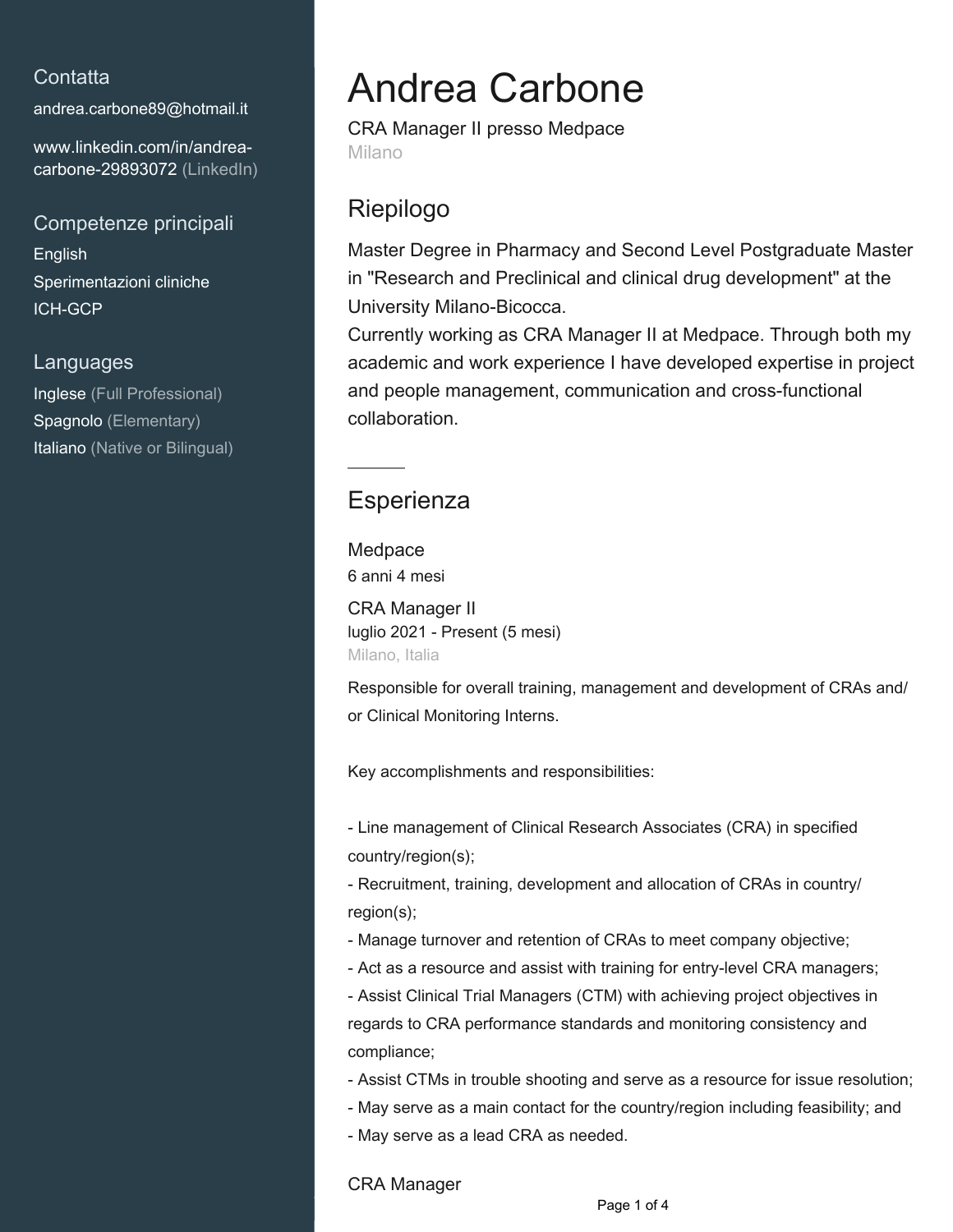giugno 2019 - giugno 2021 (2 anni 1 mese) Milano, Italia

Clinical Research Associate - Experienced II aprile 2018 - maggio 2019 (1 anno 2 mesi) Milano, Italia

Key accomplishments and responsibilities:

- Comprehensive knowledge of practices and procedures relating to all clinical monitoring visit

types, including practical application of this knowledge;

- Demonstrated ability to act as a Lead CRA;

- Act as a resource for new CRAs and ability to facilitate training and serve as a mentor for

new CRAs; and

- Implements new ideas/solutions, without prompting, within their authority.

Therapeutic Areas: Hematology, Oncology (Solid tumors, Bladder Cancer), Cardiology, Rare disease, Diabetes, Immunology/Infectious Diseases, Nefrology/Urology,Medical Devices, Gene Therapy.

Clinical Research Associate - Experienced I ottobre 2016 - marzo 2018 (1 anno 6 mesi) Milano, Italia

Clinical Research Associate II agosto 2015 - settembre 2016 (1 anno 2 mesi) Milano, Italia

SPRIM Advanced Life Sciences Clinical Research Associate maggio 2015 - luglio 2015 (3 mesi)

Key responsibilities and accomplishments:

- Evaluation of study processes, identification and resolution of potential issues

- Monitors the progress of the clinical trials

- Ensures sponsor and investigator obligations are being met and are compliant with applicable local regulatory requirements and ICH-GCP guidelines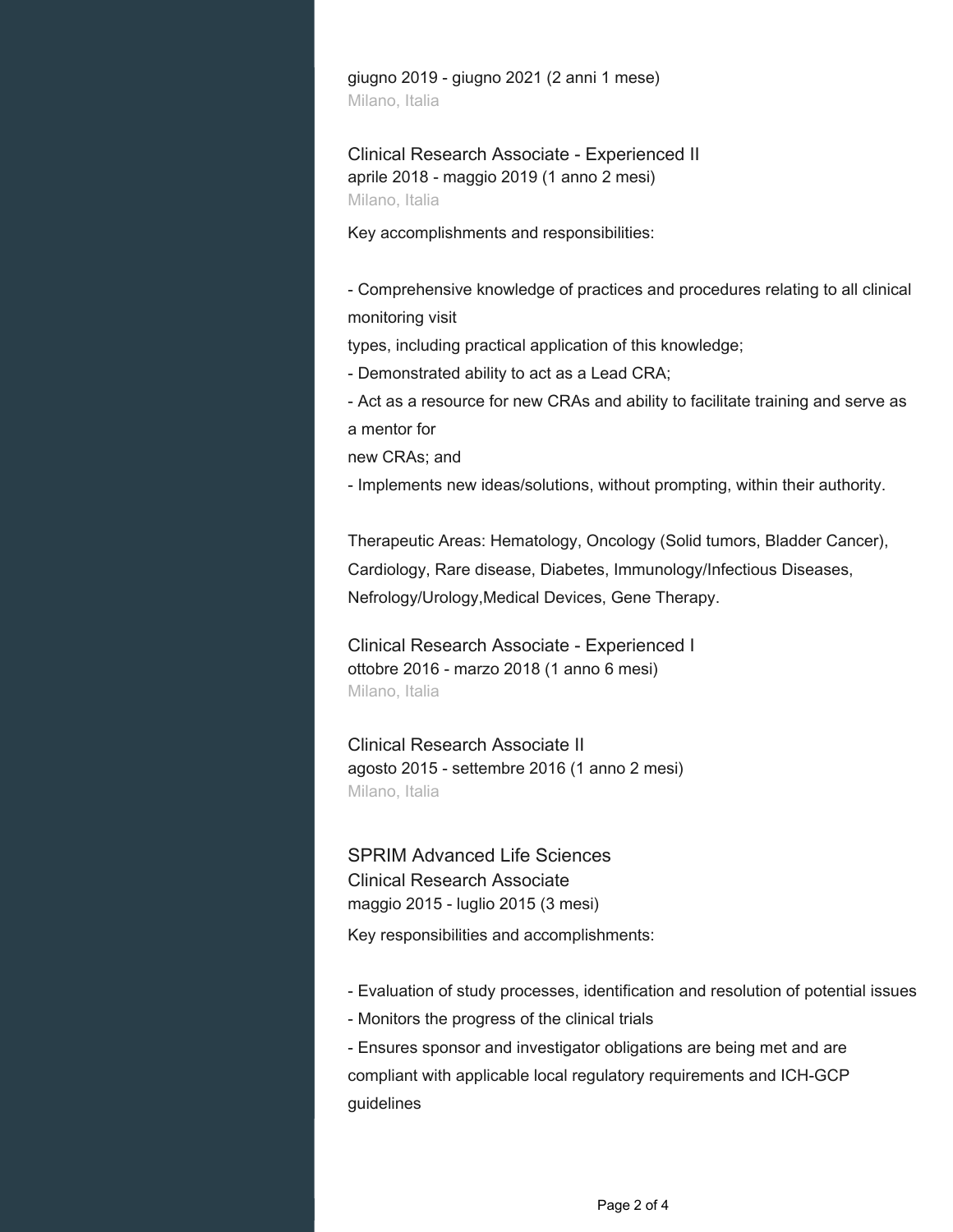- Assesses the qualification of potential investigative sites, initiates clinical trials at investigative sites, instructs site personnel on the proper conduct of clinical trials, and close clinical trials at investigative sites

- Reviews and verifies accuracy of clinical trial data collected, either onsite or remotely

- Provides regular site status information to team members, trial management, and updates trial management tools

- Completes monitoring activity documents as required

- Performs essential document site file reconciliation

- Performs source document verification and query resolution

- Assesses IP accountability, dispensation, and compliance at the investigative sites

- Verifies Serious Adverse Event (SAE) reporting according to trial

specifications and ICH-GCP guidelines

- Communicates with investigative sites

PRA Health Sciences

Clinical Research Associate I Trainee settembre 2014 - marzo 2015 (7 mesi) Milano, Italia

Key accomplishments and responsibilities:

Implements and monitors clinical trials to ensure sponsor and investigator obligations are being met and are compliant with applicable local regulatory requirements and ICH-GCP guidelines

• Assesses the qualification of potential investigative sites, initiates clinical trials at investigative sites, instructs site personnel on the proper conduct of clinical trials, and close clinical trials at investigative sites

• Reviews and verifies accuracy of clinical trial data collected, either onsite or remotely

• Provides regular site status information to team members, trial management, and updates trial management tools

• Completes monitoring activity documents as required by PRA SOPs or other contractual obligations

• Works closely with other clinical team members to facilitate timely resolution of trial and/or clinical issues

• Escalates site and trial related issues per PRA SOPs, until identified issues are resolved or closed

• Performs essential document site file reconciliation

• Performs source document verification and query resolution